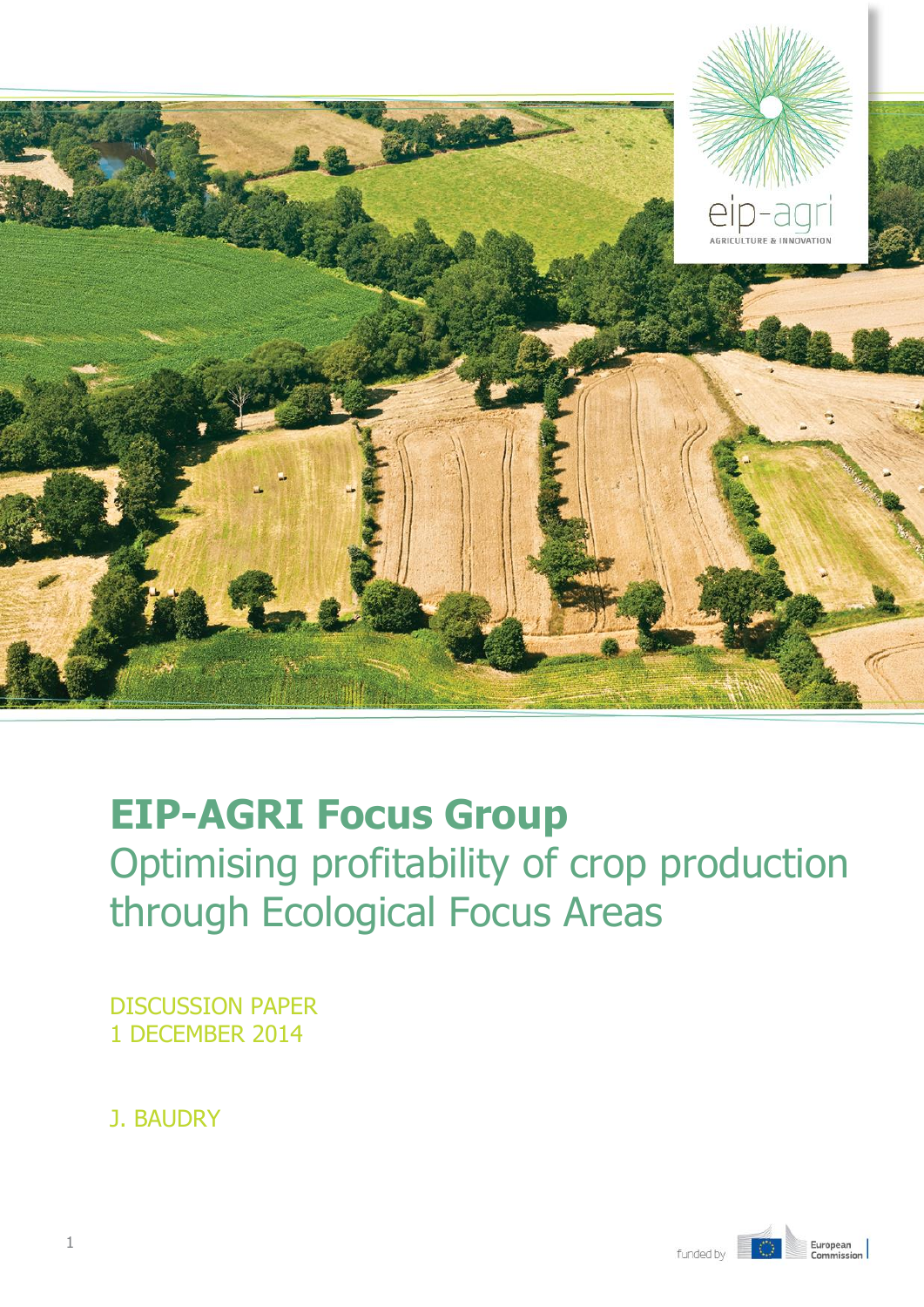

# **1 Scope of the focus group**

In the 1960's, 1970's the dominant paradigm in crop science was that most of the factors of production could be controlled at field/ crop scale by using appropriate techniques (drainage, irrigation, fertilization, pesticides etc.). The negative side effects on the environment (water and soil pollution, loss of biodiversity...) and on human health, mostly due to pesticides are now widely acknowledged and alternative techniques based upon ecological principles are sought.

Among those techniques, the development of "ecological focus areas**"** (EFAs) is widely promoted. EFAs harbor a large variety of species (flora, fauna, microbial communities) which may provide a protection of crops against pest, enhance pollination, combat soil erosion, nutrient retention etc. The potential ecological benefits of the EFAs are now well demonstrated, though the assessment of their effect on cropping systems at field and farm scales deserves more work. Therefore, the focus group should work on: **How can EFAs, more specifically landscape features and buffer strips and their management, contribute to the profitability of crop production?**

The focus group is expected to carry out the following main tasks:

 $\overline{\phantom{0}}$ 

- Identify **types of management of EFAs** on arable land assessing the **costs and benefits** for the cropping system;
- Taking stock of **best practices and research** that result in EFAs management practices which enhance crop productivity and profitability through, for example, improved yields, pest and disease control, soil fertility, water retention, nutrients cycling, pollination…;
- Characterize the **success and fail factors** for the implementation of these identified practices/methods by farmers and land owners to enhance crop production profitability through EFAs management and summarise how to address these factors;
- Explore the role of **innovation and knowledge transfer** in supporting the enhancement of the productivity and profitability of the crop production through the establishment of EFAs;
- Propose directions for **future research and setting-up of Operational Groups**

The "Ecological Focus Areas" under consideration are landscape features and buffer strips, so mainly hedgerows, buffer strips and flower strips. The term "crop" refers to annual crops (wheat, maize, oil seed rape, sunflower etc...), excluding grassland, orchard, and vineyard. If vegetables are included in the crop rotation, they may be "crop".

The objective is to collect the elements that demonstrate the advantages of EFAs for primary production. Optimization must be considered at the cropping/ farming system level. The objective is to demonstrate to farmers when the implementation of these EFAs leads to a **win-win situation**: benefit for the environment and the society and benefit for primary production. Among the solutions, within this focus group, it is excluded to take into account EFAs that would provide some kind of income with little benefit for the environment, as short-term rotation willow.

The ecosystem services provided by EFAs to society as cleaning running water, increasing biodiversity, landscape amenities... and the higher prices some companies pay for crops grown in a field with flower strips are also out of the scope of this focus group. Figure 1 presents this scope schematically.

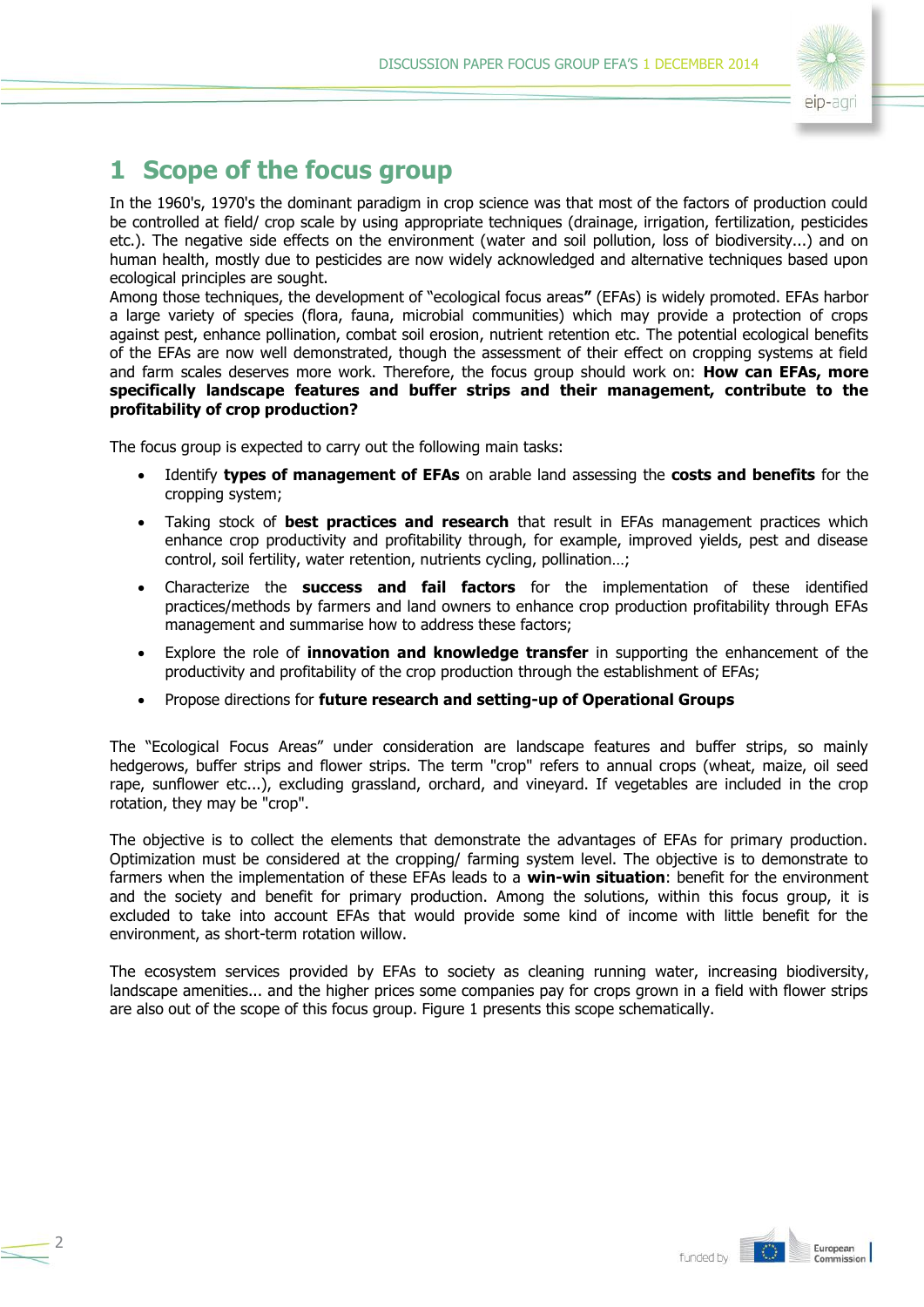



#### **Figure 1: EFAs functions and scope of the focus group.**

For the practices, we make a distinction between "design" and "management". Design referring to the implementation, localization, structure of EFAs and management to the early practices to maintain EFAS in good conditions. The focus group concentrates on crops and adjacent EFAs, managed by the same farmer or groups of farmers.

Challenges for the focus group will be how to assess individual EFAs when most studies have an approach at landscape level? And how to calculate the effects of EFAs vs. the effects of the global landscape and field scale farming practices?

The purpose of this document is to elaborate from the objectives of the focus group a general structure to collect information and to introduce some preliminary ideas to feed the discussion during the first focus group meeting in December 2014.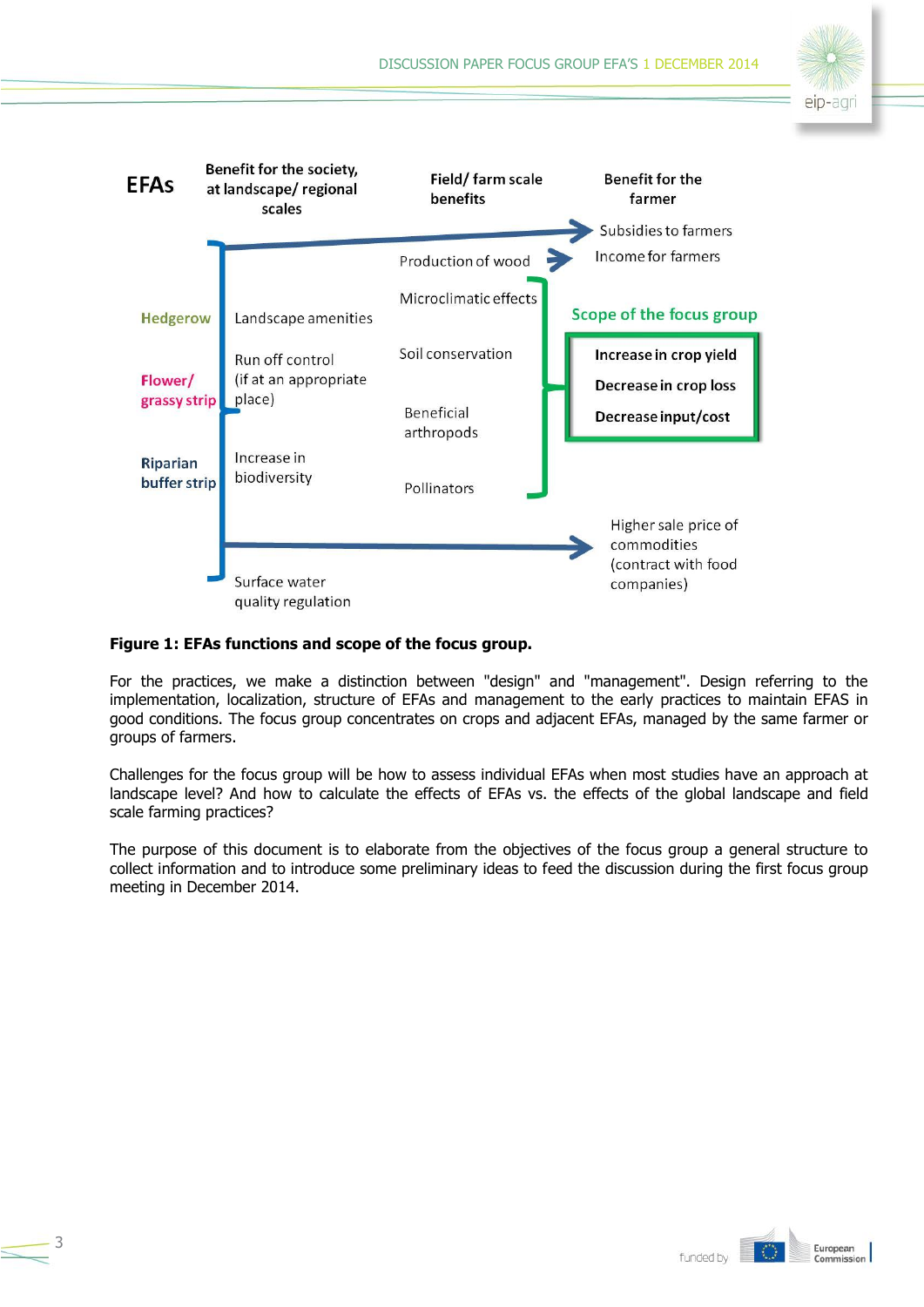

# **2 Evidences of the ecosystem functions of EFAs leading to enhanced crop production and profitability**

The promotion of EFAs requires a synthesis of the different types of information available from different types of knowledge. Empirical evidences from experiences of farmers or groups of farmers are very valuable, but to be transferable to other situations, they must be evaluated in a broader scientific framework. This chapter explores how science provides evidence on the impact of EFAs on primary production.

Several functions and services are expected from EFAs, there may be synergies or antagonisms in the requirement of EFAs structure and management. For instance hedgerows and strips of vegetation with shrubs and/or trees harbor processes that may be different than those of strips made of herbaceous vegetation. Herbaceous strips may be flower strips, while the shade of hedgerows may impede the development of flowering plants.

Among the functions that will increase production or diminish the cost of production, the main ones are erosion and flood prevention, pest control, pollination, nutrient cycles and water retention and microclimatic regulation. For each of the functions we look at how EFA composition, structure and management influences the impact on crop production and profitability of cropping systems. When conserving / renovating an existing EFA or implementing a new one, we want to know how to proceed in the design (localization, species composition...) and how to develop a plan for future management (mowing...).

Agroecosystems are systems. EFAs are but one element in these systems. There effects are in most publications demonstrated with a positive cumulative efficiency at the landscape scales and in combination with practices at field scale (minimum tillage, choice of varieties etc.). It is out of the scope of this paper to review these aspects, but one has to keep them in mind when designing the management of EFAs (see annex 1: the scale dependence of ecological processes).

# **2.1 Erosion and flood prevention**

4

-

EFAs function is to control erosion and avoid the loss of top soil where organic matter and nutrients such as nitrogen, phosphorus are stored. Nutrient loss can be high. A ton of top soil contains 1 to 6 kg of nitrogen, 1 to 3 of phosphorus and up to 30 kg of potassium. Erosion may lead to the loss of several tons of top soil per ha. Organic matter is also lost, that is not only nutrients, but also an important factor of soil good physical conditions and a capacity to retain water. Topsoil erosion is an important cause of loss of nutrient, therefore a decline in production<sup>1</sup>. Stallings found a negative linear relationship between topsoil loss and crop production.

Grassy strips to control erosion must be located on the slope. Its function is not only to stop soil particles, but also to decrease water runoff speed to limit the loss of soil particles. The best landscape feature for this objective is an earthen bank that stops eroded soil particles and water which can thus infiltrate into the ground. A layer of herbaceous plants helps to diminish erosion and to maintain the earthen bank. They should be combined with adapted tillage practices by the farmer.

This reduction of runoff also contributes to a reduction of flooding of downstream land<sup>2</sup>, up to the point where the soil is saturated with water. Beyond this point no feature has any effect on flooding.

In annex 2 you can find the indications that Hackett and Lawrence<sup>3</sup> give on the structure and management of strips to control runoff.

<sup>&</sup>lt;sup>3</sup> HACKETT, M. AND A. LAWRENCE (2014). *Multifunctional Role of Field Margins in Arable Farming*, Report for European Crop Protection Association by Cambridge Environmental Assessments – ADAS UK Ltd.



<sup>1</sup> Stallings, J. (1964). "Phosphorus and water pollution." Journal of Soil and Water Conservation 22: 228-231.

<sup>&</sup>lt;sup>2</sup> MEROT, P. (1999). "The influence of hedgerow systems on the hydrology of agricultural catchments in a temperate climate." Agronomie 19(8): 655-669.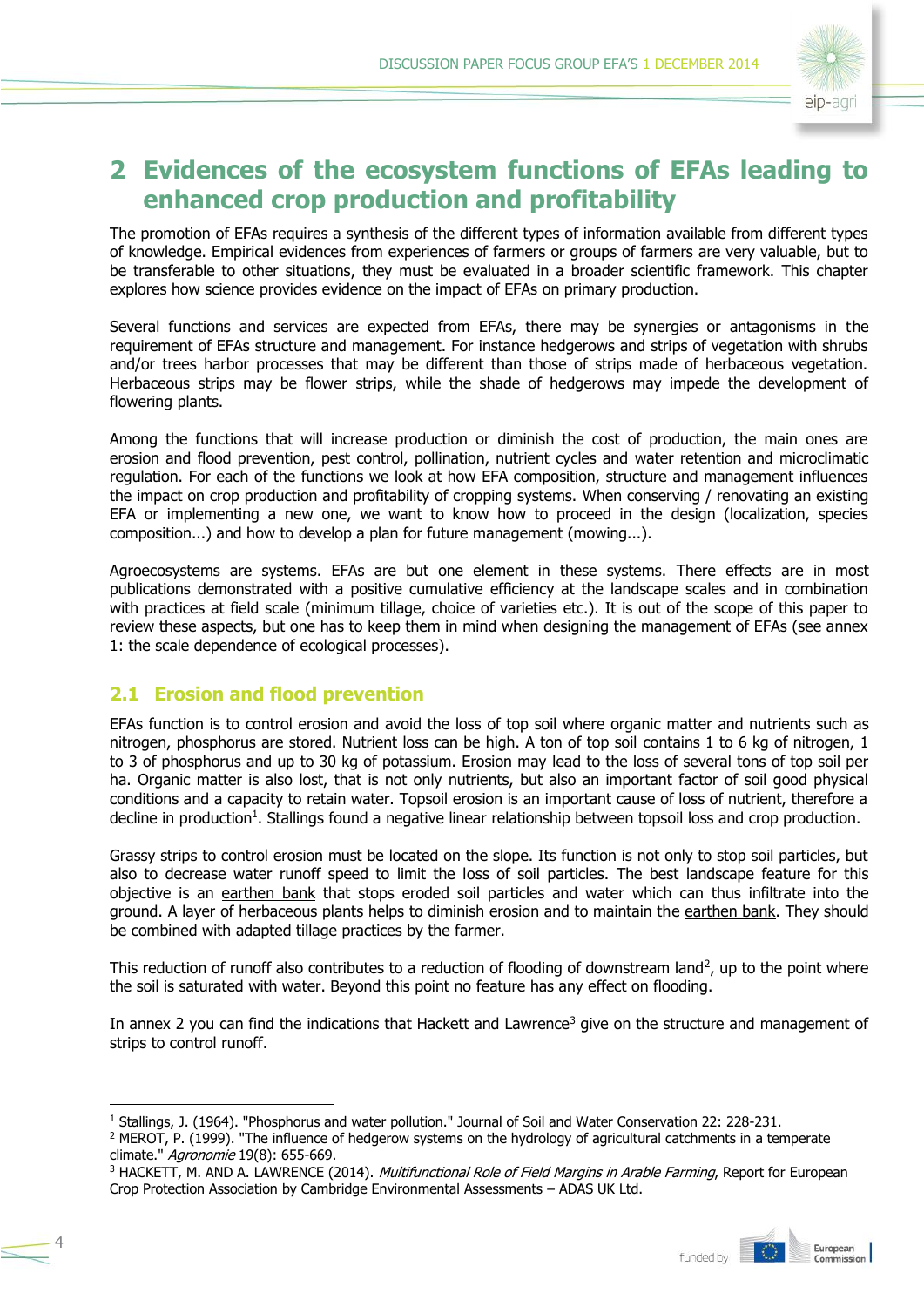

### **2.2 Pest control**

Seeking means to decrease the use of pesticides is a major stake, and, nowadays, one of the first reasons to implement EFAs. The expected benefit for the farmer is a lower cost of inputs.

For pest control, the objective is to define a threshold of pest density above which there is an economic loss. Therefore, if EFAs permit to maintain pest population below the threshold it can be considered as efficient. A problem with this type of assessment is that pest populations usually fluctuate from year to year and it is possible that the populations stay below the threshold even in fields with no EFAs.

We also have to consider that beneficial arthropods are a "public good". As such, they may benefit to several farmers above a certain area of EFAs, the EFAs may be inefficient if isolated. Situations of large farms (several 100 ha) where a single farmer manages a landscape and situation of small farms where coordination among several farmers is required must be considered.

There is much evidence that EFAs are habitats for beneficial arthropods. Though in some cases, generalist predators as *Pterostichus melanarius* may be less abundant close to EFAs than in the center of fields. As many species reproduce in the fields and hibernate in field margins<sup>4</sup>, it is difficult to synthesize the role of the different elements. Certainly, species life cycles must be considered more closely to understand their use of EFAs. Furthermore, the fluctuations of populations from year to year receive little consideration; they may depend on the dynamics of the crop mosaic, on the climate. Not all the potential predators and parasitoids fluctuate at the same time. Therefore, the beneficial arthropods with the greatest impact are different from year to year. What do we know of the habitat requirement of the different groups? There is a controversy about the respective role of species richness in beneficials versus the abundance of targeted species. This question is related to intraguild predation, predators feeding on other predators, not on pests.

In 2002 Collins et al<sup>5</sup> provided evidence that "beetle banks" are effective as a source of predators of aphids. They set up an experiment excluding ground moving predators from small areas. These areas had significantly less predators (between 25 and 60% depending on groups) and 34% more aphids at the peak period than non exclusion areas. Since, negative correlations between the abundances of predators and their preys have been found. The amount of grassy/ flower strips in the landscape within a few hundred meters enhance predators population. However, it is very difficult to go beyond these correlations as the number of predators decreases when preys diminish.

The relationships between pest threshold (beyond which pests become a problem) and predators or parasitoids populations are not clear. A recent evidence based review<sup>6</sup> found that 65 individual studies reported the effects of flower strips on invertebrates. Of these, fifty reported positive effects.

HGCA (Home Grown Cereals Authority)<sup>7</sup> made a guide to manage pests in cereals and oilseed rape.

The guide gives pros and cons about the different EFAs. For instance, field margins must not contain umbellifereae that attract carrot fly. For beetle banks, they warn about the risk of increase of cereal ground beetle<sup>8</sup> populations.



<sup>4</sup> MAREC, R., I. BADENHAUSSER, V. BRETAGNOLLE, L. BORGER, M. RONCORONI, N. GUILLON AND B. GAUFFRE (2014). "Crop succession and habitat preferences drive the distribution and abundance of carabid beetles in an agricultural landscape " Agriculture, Ecosystems & Environment 199: 282-289.

<sup>5</sup> COLLINS, K., N. BOATMAN, A. WILCOX, J. HOLLAND AND K. CHANEY (2002). "Influence of beetle banks on cereal aphid predation in winter wheat." Agriculture, Ecosystems & Environment 93(1): 337-350.

<sup>&</sup>lt;sup>6</sup> DICKS, L. V., J. E. ASHPOLE, J. DANHARDT, K. JAMES, A. JÖNSSON, N. RANDALL, D. A. SHOWLER, R. K. SMITH, S. TURPIE, D. WILLIAMS AND W. J. SUTHERLAND (2014). "Plant nectar flower mixture/wildflower strips ". http://www.conservationevidence.com/actions/442

<sup>7</sup> http://www.hgca.com/media/335757/g14-pest-management-in-cereals-and-oilseed-rape.pdf

<sup>8</sup> Zabrus tenebrioides Goeze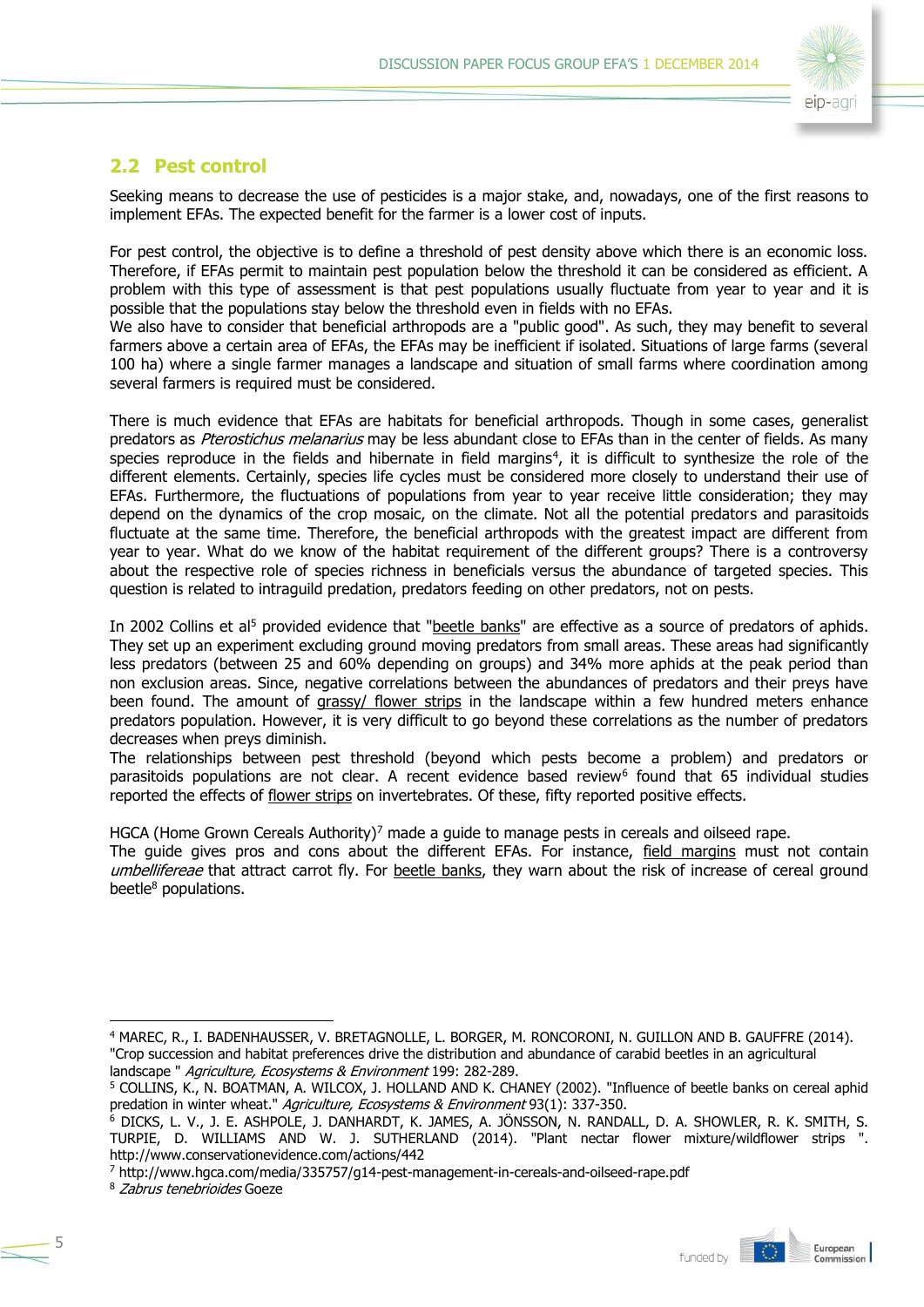

### **2.3 Pollination**

Few annual crops require pollination by insects, but those are cropped on large areas (oil seed rape, sunflower, etc.). The recognition of the role of wild bees is widespread. EFAs can complement and even enhance the activity of honey/ domestic bees.

The most important problem bee populations face is the temporal discontinuity in floral resources. Mass flowering crops require massive populations of pollinators, and a sufficient quantity of flowers, and reproduction sites. Investing in other landscape elements is the only way to maintain these populations in landscapes. This means that flower strips whose purpose is to provide pollinators resources should have a diversity of species to produce flowers over a long period. It is not clear if implementation of EFAs by individual farmers can achieve this goal or if they should be design at landscape scale.

### **2.4 Nutrient cycles and water retention**

Except in the case of agroforestry where trees and crops are mixed, EFAs have little impact on the nutrient content of cultivated soils apart from their effects on erosion. EFAs perpendicular to the slope improve uptake and transformation of nutrients and pollutants like pesticides.

Parn et al<sup>9</sup> made a review of the recent literature on nutrient transport in agricultural landscape, mostly focusing on riparian zones. The survey shows that " Riparian meadow grasses and herbs normally accumulate 20–70 kg N/ ha/year while riparian forests take up as much as 30–170 kg N/ ha/year". If this biomass is not harvested, most of the nutrients go to streams as leaves fall down. Nevertheless, this short-term retention is beneficial for streams. For Stutter et al<sup>10</sup>, EFAs retain nutrients, but leaching may also be more important than from fields because of microbial activities and more permeable soils.

When the nutrients are uptaken in EFAs within fields, fallen leaves enrich the soil. Another emerging technique is the ramial-chipped wood<sup>11</sup>. Small branches (less than  $7 \text{ cm}$  in diameter) are chopped and incorporated into the soil, increasing the soil content in humus and nutrients. This could be a way to recycle the nutrients within fields.

Ryan et al<sup>12</sup> propose some principles to design agricultural landscape to store and recycle water, using windbreaks of native trees. These windbreaks store organic matter, hence humidity, also increase infiltration of water, and decrease evaporation. This results in a very positive water balance..

### **2.5 Microclimatic regulation**

6

The windbreak function is one of the most analyzed of the functions of hedgerows with physical models based on a qualitative characterization. The windbreak effect is the most straightforward process to relate to hedgerow or shelterbelt structure. The positive effect of windbreaks against erosion has been recognized since the XIXth century. These observations fostered a public programs of hedgerow plantation as in Jutland, Denmark. Since the mid XXth century numerous studies assessed the effect of windbreak on yields. The effect of competition for water and nutrients with crops at the edge of fields is largely compensated by the increase further in the field. The results from different climatic zones are consistent. The relative responsiveness of various crops to shelter is shown in table 1.

<sup>&</sup>lt;sup>12</sup> RYAN, J. G., C. A. MCALPINE AND J. A. LUDWIG (2010). "Integrated vegetation designs for enhancing water retention and recycling in agroecosystems." Landscape Ecology 25(8): 1277-1288.



<sup>-</sup><sup>9</sup> PÄRN, J., G. PINAY AND Ü. MANDER (2012). "Indicators of nutrients transport from agricultural catchments under temperate climate: A review." Ecological Indicators 22: 4-15.

<sup>10</sup> STUTTER, M. I. AND S. RICHARDS (2012). "Relationships between soil physicochemical, microbiological properties, and nutrient release in buffer soils compared to field soils." Journal of environmental quality  $41(2)$ : 400-409.

<sup>&</sup>lt;sup>11</sup> CARON, C., G. LEMIEUX AND L. LACHANCE (1998). Regeneration of soils with ramial chipped wood Laval, Canada, Laval University, Faculty of Forestry and Geomatics**:** 9.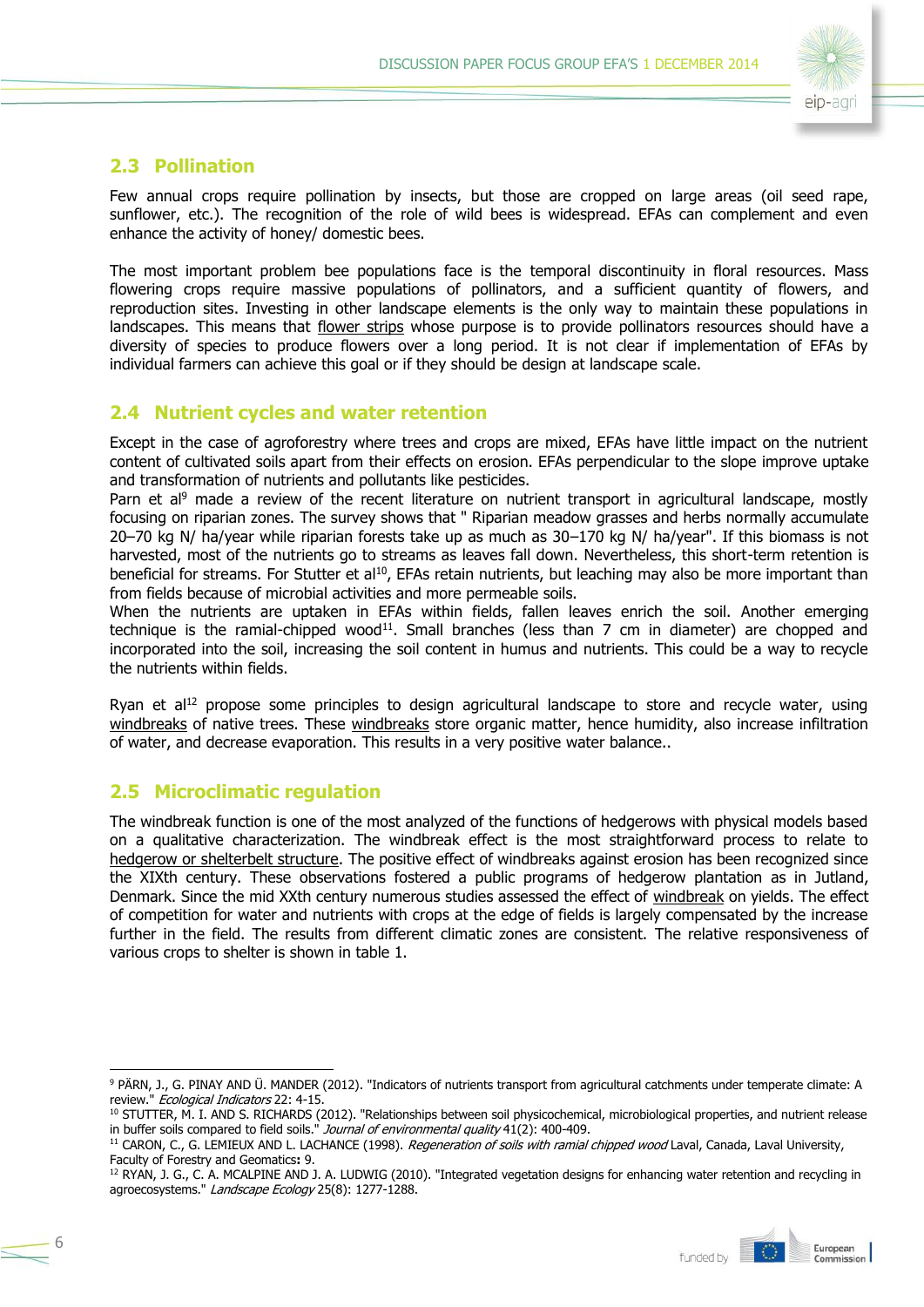

| Table 1. Relative responsiveness or various crops to sherter. (Source: Rort 1) |                    |                       |  |  |
|--------------------------------------------------------------------------------|--------------------|-----------------------|--|--|
| <b>Crop</b>                                                                    | No. of field years | Mean yield increase % |  |  |
| Spring wheat                                                                   | 190                | 08                    |  |  |
| Winter wheat                                                                   | 131                | 23                    |  |  |
| <b>Barley</b>                                                                  | 30                 | 23                    |  |  |
| Oats                                                                           | 48                 | 6                     |  |  |
| Rye                                                                            | 39                 | 19                    |  |  |
| Millet                                                                         | 18                 | 44                    |  |  |
| Corn (maize)                                                                   | 209                | 12                    |  |  |
| Alfalfa                                                                        | 3                  | 99                    |  |  |
| Hay (mixed grasses and legumes)                                                | 14                 | 20                    |  |  |

### **Table 1. Relative responsiveness of various crops to shelter. (Source: Kort<sup>13</sup>)**

For Nuberg<sup>14</sup> "The fact that windbreaks can have a significant, positive effect on crop production is supported by eight decades of research from many countries around the world". For him, the main mechanisms involved are "the protection of crops from physical damage; soil conservation; the direct augmentation of soil moisture; and the alteration of the crop energy balance and plant water relations".

Torita and Satou<sup>15</sup> show that the product of the width and the total area density (the projected area of leaf, branch, and stem per unit ground area divided by the crown length) is a good predictor of the windbreak effect. Most of the time, hedgerow structure is not described from measurement because it is too time consuming; it is estimated in a semi-quantitative manner to map hedgerows over landscapes (e.g. DEFRA, 2007).

In regions where snow is a major source of water for crops, windbreaks are useful to prevent the snow from moving out of fields<sup>16</sup>, thence to increase soil moisture.

# **3 EFAs and crop production profitability**

Many farmers have already put in place or made an explicit use of existing landscape elements as EFAs. To foster their adoption over Europe, it is necessary to consider the diversity of the geomorphology, climate, and farming systems. EFAs can be based upon general principles and tailored to specific conditions (environmental, social, technical). How important are the heterogeneities in terms of difficulty for farmers to adopt EFAs? How can we innovate in this aspect?

# **3.1 Examples of farmer's initiatives**

Little technical advice can be found on the implementation or management of EFAs. The main information is on the improvement of habitats for beneficial arthropods, in which case a list of plants used by them is given. In 2009 DEFRA<sup>17</sup> (UK) launched a program to increase the farming practices to improve the environment and monitor the progress<sup>18</sup>. Farmers adopted environmentaly friendly practices, but decrease their area of cropped land and if progress is noted in their management, it is not always optimal. Counties were divided into two groups: target and non-target for the uptake of new practices. In the first group more farmers changed their practices, which demonstrates that the campaign has been fruitful.

<sup>18</sup> https://www.gov.uk/government/uploads/system/uploads/attachment\_data/file/183824/defra-stats-foodfarm-environobs-research-setaside-farmenviroment-cfeevidencesummfeb2013-130214.pdf



<sup>-</sup><sup>13</sup> KORT, J. (1988). Benefits of windbreaks to field and forage crops. Agriculture, Ecosystems & Environment 22: 165-190. <sup>14</sup> NUBERG, I. K. (1998). "Effect of shelter on temperate crops: a review to define research for Australian conditions." *Agroforestry* Systems 41(1): 3-34

<sup>&</sup>lt;sup>15</sup> TORITA, H. AND H. SATOU (2007). "Relationship between shelterbelt structure and mean wind reduction." Agricultural and Forest Meteorology 145(3): 186-194.

<sup>16</sup> KORT, J., G. BANK, J. POMEROY AND X. FANG (2012). "Effects of shelterbelts on snow distribution and sublimation." Agroforestry Systems 86(3): 335-344.

<sup>17</sup> DEFRA: Department for Environment Food & Rural Affairs (United Kingdom)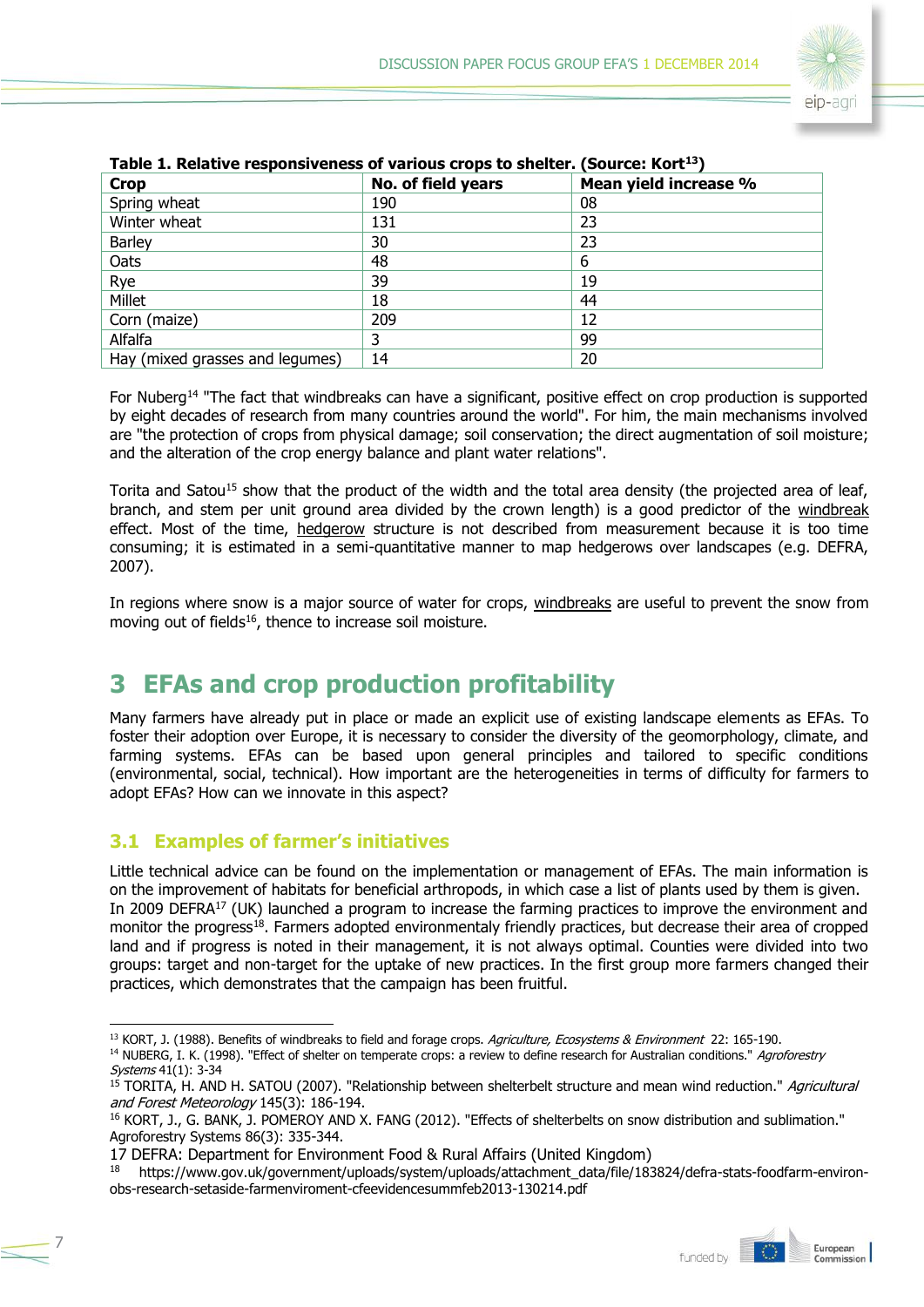

Erosion and flood prevention



Grassy strip against erosion &<br>flooding (Pays de Caux, (Pays de Caux, Normandy, France)

A short lasting EFA

in the Pays de Caux, in northern Normandy. Farmers received a large amount of money to implement grassy strips in the 1990 to prevent erosion. There had been two years of heavy rain and eroded soil went onto roads and in villages. Ever since, no big rain event happened and the price of wheat is decreasing, so, little by little, farmers plough the grassy strips, as they see no benefit in keeping them.

Pest control

8

From 2011 to 2013, the research project AGRICOBIO was conducted. On a farm area of 50 ha of crops between two core natural areas: forest and marsh of Guines, Marc Lefebvre, a farmer, has planted 2 km of hedges and 2.5 ha of grassy strips over 4 km, to promote biodiversity and especially the beneficial arthropods. The three years of study have confirmed that these ecological focus areas are refuges in cultivated areas. The beneficials also move into cultivated plots.

Microclimatic regulation



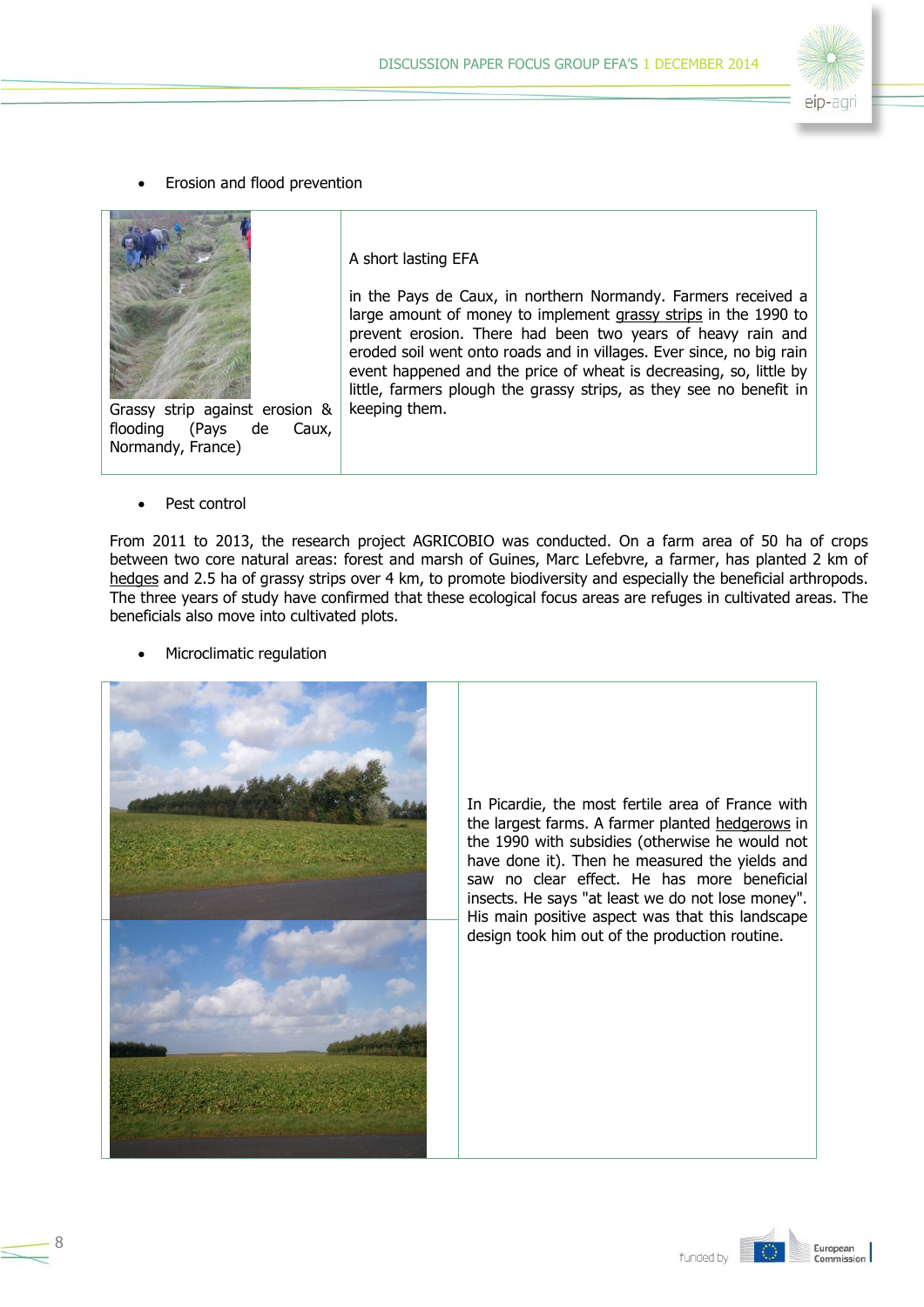

### **3.2 Geomorphologic and climatic contexts, landscape, and watershed**

This diversity is important from a functional point of view. In some situations, EFAs may be totally nonfunctional, the focus group has to frame its advices with this diversity in mind.

Hydrology is a major factor for nutrients and pollutants fluxes in landscapes. These fluxes are controlled by the geomorphology: on ancient bedrock (granite, shale) the soils are shallow and subsurface water flow is frequent. By contrast, on sedimentary bedrock, water flows vertically to the water table. In the first case, EFAs may decrease the flow of pollutants with plants (trees) uptaking them, in the latter case, EFAs are of little use.

The functions may be different according to bioclimatic zones. Rainfall patterns over season vary; for the same total annual amount of rain, the impact on the soil is different if the rainfall is more or less equally distributed or concentrated over some short periods. In the latter case, EFAs, which can slow down water flow on the ground, at the begining of the rain event, are rapidly saturated.

The landscape context (non-farmland etc.) also has an influence on EFA efficiency. Farmland occupies 50% of the land, so, other forms of land use interact with farming. It may be as a source of biodiversity (e.g. forest edges are a refuge for beneficial insects, forests are a source of wild animals damaging crops) or running water (e.g. built up areas). Farmers consider this environment in their farm design.

### **3.3 Farming systems**

At farm scale, we must consider the type of crop, the field pattern, the crop management practices, … The field pattern (fragmented or clustered fields) drives the distribution of crops over the landscape, thence the distribution of EFAs. At the scale of several nearby farms, a collective design of EFAs will be easier and more efficient to manage landscape scale processes (species dispersal, waterflows etc.).

It is possible to obtain the benefit EFAs provide (limiting erosion, enhancing beneficial arthropods, etc.) by selected crop management strategies (no tillage, keeping weeds etc.).

Swift et al<sup>19</sup>state "The regulation of erosion and water flows operates at a higher level in the hierarchy of controls than do aspects of nutrient cycling, soil structure and gas emissions or pest controls. The next part of this volume takes up these higher-level aspects of landscape management under the title of 'watershed services'. The lower level services such as nutrient cycles and biological control activities may then be built in through focus on aspects such as the degree of connection between the patches and the location, direction and intensity of the flows between them. It may be useful to classify land-use types into 'functional groups' in a manner analogous with that for species in order to develop more meaningful relationships between diversity and function at the landscape scale."

### **3.4 Economic analysis of EFAs**

This key point is barely studied, as most studies focus on the public benefit (monetary or environmental). It is assumed that the cost for farmers is compensated by subsidies. The modeling work of Schönhart<sup>20</sup> articulates cropping system functioning, environmental benefits and premium from Agri-Environmental programs. The level of premium has an effect on the adoption by farmers who participate more with higher premiums, but high premium do not provide more environmental benefits. The efficiency is computed as the environmental benefit per unit of premium paid.

 $20$  Schönhart, M., T. Schauppenlehner, E. Schmid & A. Muhar (2011). "Integration of bio-physical and economic models to analyze management intensity and landscape structure effects at farm and landscape level." Agricultural Systems 104(2): 122-134.



<sup>&</sup>lt;sup>19</sup> SWIFT, M. J., A. M. N. IZAC AND M. VAN NOORDWIJK (2004). "Biodiversity and ecosystem services in agricultural landscapes--are we asking the right questions?" Agriculture, Ecosystems & Environment 104(1): 113-134.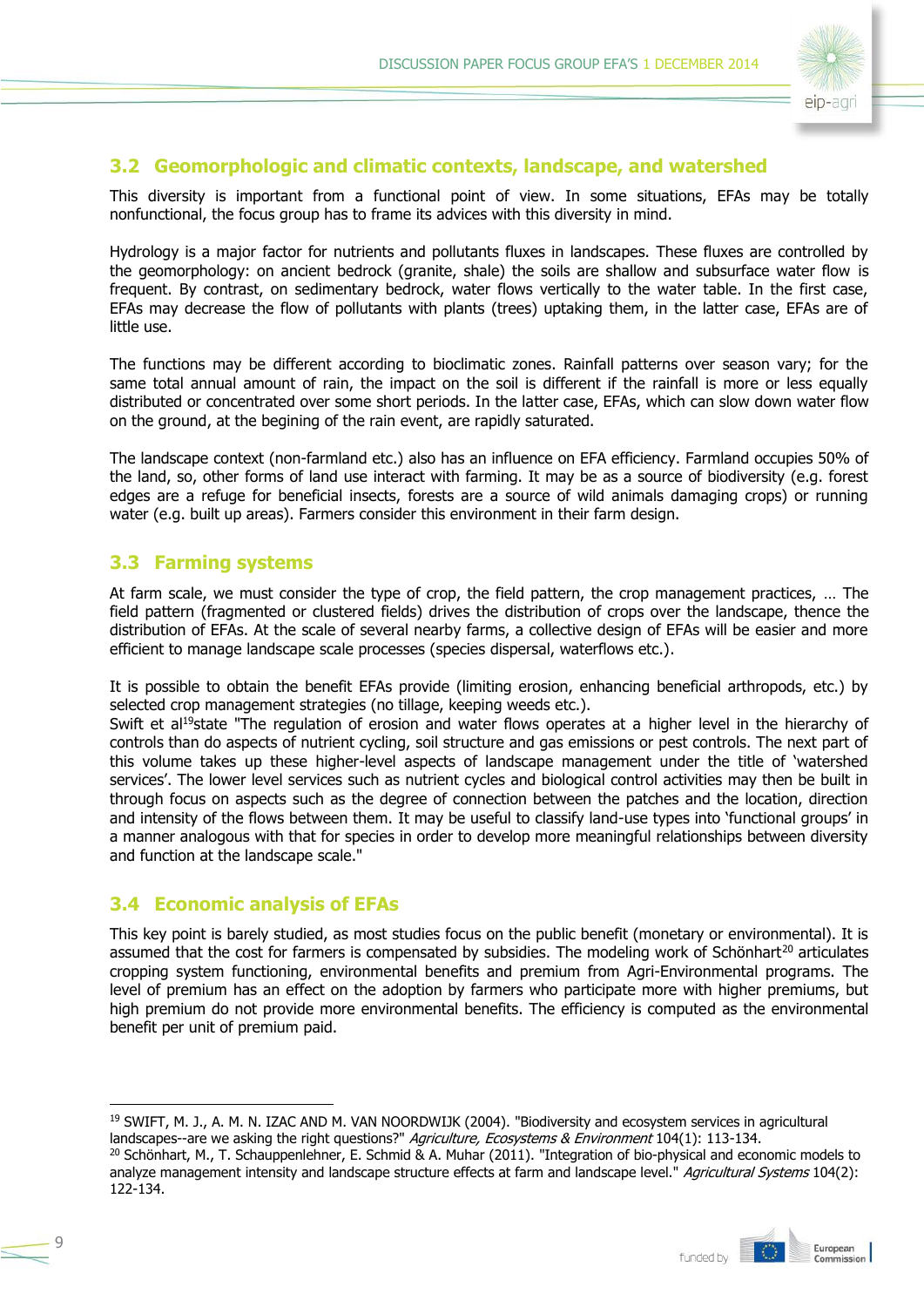

As a group, we need to look for case studies where farmers have assessed the cost and benefits, related to crop production (all other source of income are out of scope):

- The potential costs: land out of production, cost of implementation and management, increased risk of pest problems
- The potential benefits: a higher yield, a lower cost (less pesticide, fertilizer). But, reviews on the benefit of EFAs do not find published data on the effects of crop production at fields scale, though some increase at 10 to 30 m from the strip may be found.

Another aspect of cost is the assessment of the "best design" of EFAs. This requires external consulting for each farm, in principle. Therefore, the rule, in national policies is most often to promote a single type of buffer width, for instance.

Examples of direct monetary costs and benefits:

\*Campi et al<sup>21</sup> found, in a Mediterranean context that shelterbelts, that "the maximum yield (0.40 kg/ m<sup>2</sup>) was measured between 2.7H (windbreak height) and 4.7H. The area directly sheltered by the windbreak (<2.7H) was characterised by a production 12%lower than the maximum, while at distances greater than 18H, production was reduced by 25%. "This is consistent with all the studies of this type done since 1950.

\* Cordeau et al<sup>22</sup> surveyed farmers in two French regions with large (160 ha) arable farms. A third of the farmers perceive no important loss of revenue associated with grassy strips. In fact, there is a cost in sowing, managing and decreasing the productive area. Their main finding is that 3% of sown grass strip in a farm decreases the income by 7%. The authors state that this loss is weak compared to losses due to insect attacks. However, there are other causes of loss as the increase risk of weed invasion.

\* RSPB<sup>23</sup> evaluates the cost of implementing a flower strip ( $E$ 76 per ha) and the loss of wheat production, when flower strip are subsidized ( $E$  400 per ha) and show a net benefit. In their calculation, they assume a lower level of production in field margins than in the center of fields. How much does that cost? The cost of seeds (data from a seed merchant<sup>24</sup>) can be found in annex 3.

# **4 Management of EFAs: success and fail factors**

A large part of EFAs are already existing (e.g. hedgerows, ditches, etc.) even if their functions are not yet fully incorporated in the cropping systems. Their conservation is at stake. Public policies generally provide tools to "protect" landscape elements for environmental or cultural reasons. Implementing new EFAs or conserving existing ones present legal, technical, economical, and social aspects.

# **4.1 Legal aspects**

National regulations tend to make mandatory a single type of buffer strip, although variations are possible in some cases. This may impede the best adaptation to local conditions.



 $21$  Campi, P., A. D. Palumbo & M. Mastrorilli (2009). "Effects of tree windbreak on microclimate and wheat productivity in a Mediterranean environment." European Journal of Agronomy 30(3): 220-227.

 $22$  Cordeau, S., X. Reboud & B. Chauvel (2011). "Farmers' fears and agro-economic evaluation of sown grass strips in France." Agronomy for Sustainable Development 31(3): 463-473

<sup>&</sup>lt;sup>23</sup> http://www.rspb.org.uk/forprofessionals/farming/advice/economics/margins.aspx

<sup>&</sup>lt;sup>24</sup> http://www.bostonseeds.com/products/1/Grass-Seeds/8/Field-Margins/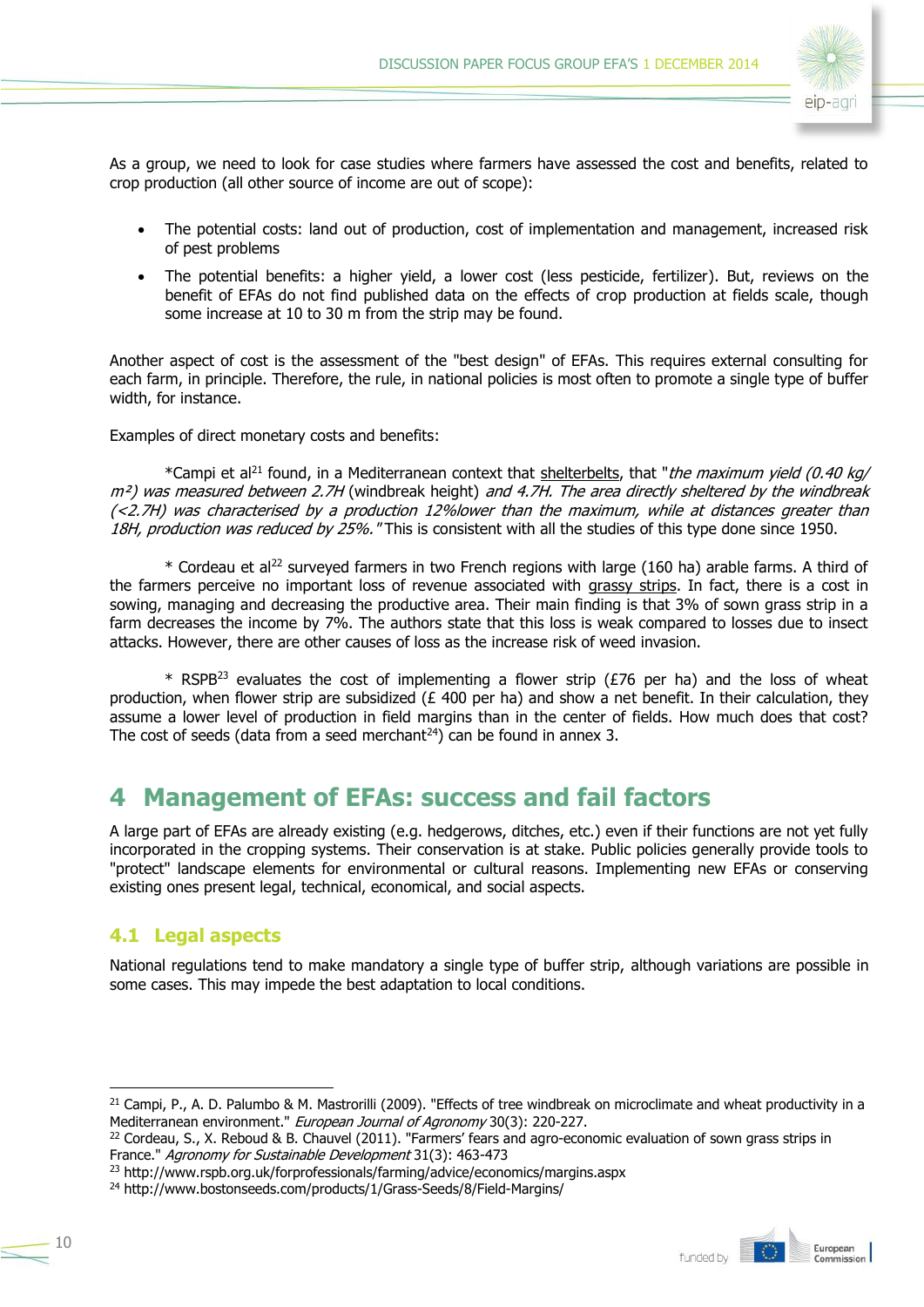

#### **Property boundaries**

Some legal aspects may be really a problem, for instance, in France a hedgerow must be 2 meters away from the property boundary, unless there is an agreement between the two landowners to have it on the property line. This may be a constraint because of the loss of arable land.

In the UK, hedges at the boundaries between properties are regulated by different rules<sup>25</sup>. The Ordinance Survey is often a source of information on who is responsible for what.

#### **Maintenance issues**

Still in the UK, "It is an offence under Section 1 of the Wildlife and Countryside Act of 1981 to intentionally take, damage or destroy the nest of any wild bird while it is in use or being built', so the RSPB (Royal Society for the Protection of Birds) recommends not to trim hedges between march and august<sup>26</sup>. In practice, this means no trimming after harvesting cereals, which may not fit in the farmer planning.

### **4.2 Technical aspects**

These technical aspects are at the scale of the EFA and the scale of the farm.

At the EFA's scale, there is first a choice of type of structure, with shrubs, trees or only a herbaceous layer, then the choice of plant species, the methods of implementation (soil preparation, date of sowing...), and the management practices (mowing...).

Obviously, an EFA with trees is a requisite for microclimate regulation. The number of rows of trees, the density and the species must be adapted to the windbreak objective: reduction of wind speed and trapping of heat during spring and summer or snow management in winter.

For herbaceous strips, the choice of species must fit the requirements of the arthropods of interest. Having nectar and pollen resources during the growing season can be an objective. Some associations of insects with plants are highly specialized, while many concern generalist species. Root depth is also important; Deeprooted grasses are the most effective buffer vegetation for minimizing the impacts of sheet flow runoff from surrounding agricultural fields. Marshall<sup>27</sup> provides a table of EFAs structure for different functions (annex 4).

Bentrup<sup>28</sup> provides guidelines to implement buffers and give some information on the economic benefits (marketable products, Reduce energy consumption, Increase property values, Provide alternative energy sources, Provide ecosystem services), but do not give any figure in terms of money.

At the farm scale, machines availability, for instance a mower to cut grassy strips, is a question. Not all farmers produce hay, so do not have the machinery. The width of the seeder constraints the strip width.

### **4.3 human/ social aspects**

#### **Labor issues**

-

Labor is most often a limiting factor in farms. This will be a key point for EFAs management. The priority will be given to the management of crops.

#### **Cultural acceptance**

The base of the adoption of a new technology (EFA) is an innovation path that fits the existing system or that is part of a new design. The expectation of making profit may not last if the cultural acceptance is limited. Increasing the willingness of farmers to implement EFAs is an important issue. A positive reaction from the public can be an incentive for the farmer.

<sup>&</sup>lt;sup>28</sup> BENTRUP, G. (2008). Conservation buffers: design guidelines for buffers, corridors, and greenways. Gen. Tech. Rep.SRS-109. Asheville, NC: Department of Agriculture, Forest Service, Southern Research Station. 110 p, Gen. Tech. Rep.SRS-109. Asheville, NC: Department of Agriculture, Forest Service, Southern Research Station. 110 p (http://nac.unl.edu/buffers/docs/conservation\_buffers.pdf)



<sup>25</sup> http://www.boundary-problems.co.uk/boundary-problems/hedges.html

<sup>&</sup>lt;sup>26</sup> http://www.rspb.org.uk/makeahomeforwildlife/advice/gardening/planting/hedges/the\_law.aspx

 $^{27}$  Marshal, E J P, I Guidelines for the siting, establishment and management of arable field margins, beetle banks, Cereal conservation headlands and wildlife seed mixtures, Defra UK Project BD0412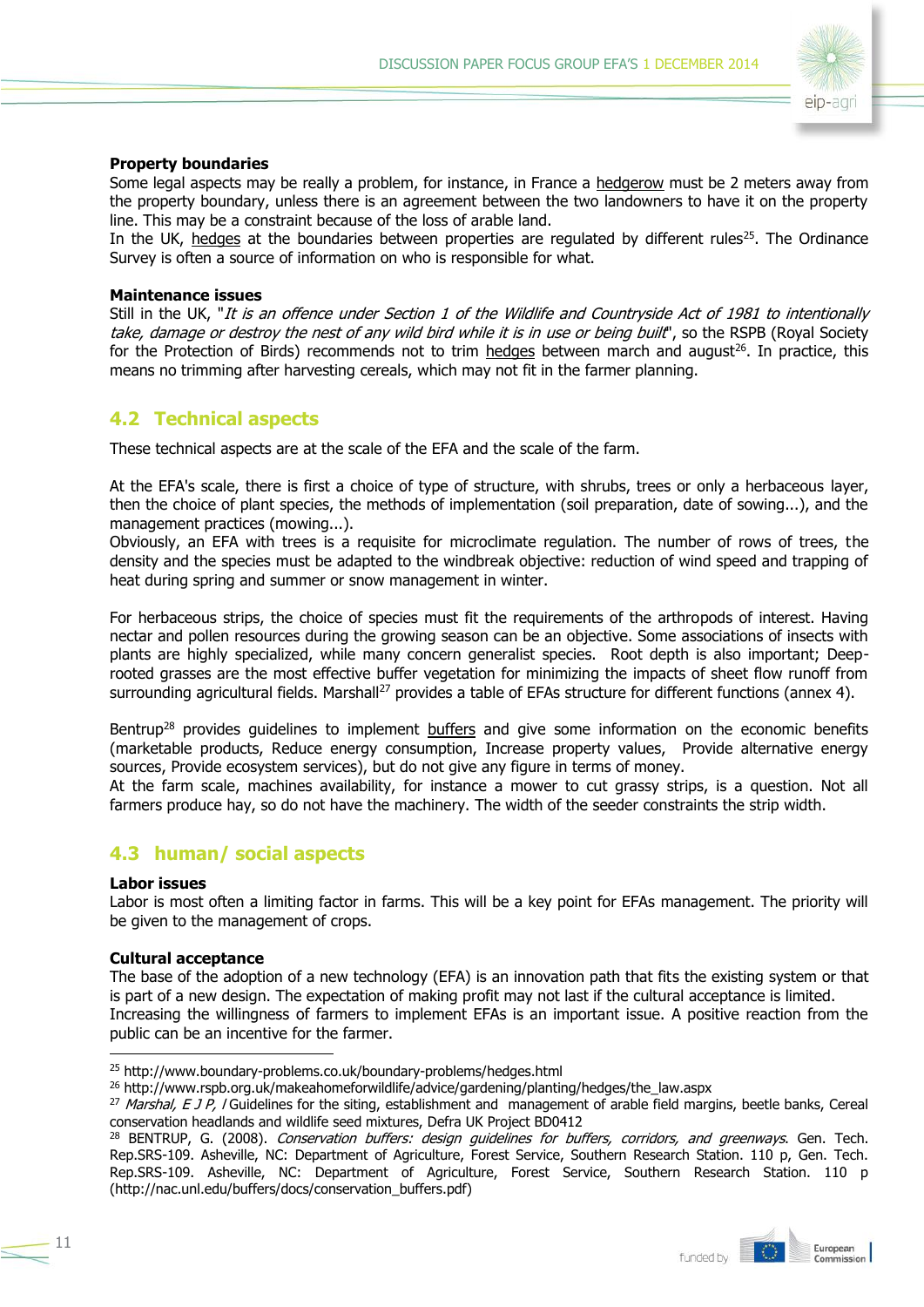

# **5 Pathways to innovations**

Innovation in farms is a process at the system scale, not a matter of changing one technique at any point in time. Innovation is taken up within trajectories, they differ from farmer to farmer<sup>29</sup>.

The attitude of farmers regarding the environment and the adoption of agri-enviroment schemes (AES) is part of the trajectory of their farming activity. Ingram et al<sup>30</sup> attempt to position understanding of AES participation motivations in a dynamic context. They survey farmers in Wales and grouped them in three categories, similar to the categories of Greiner et al $31$  regarding the adoption of measures favorable to the environment by farmers are similar and noted in parentheses:

**Low-intensity traditional pathways** (conservation and lifestyle motivation)

All farms in pathway A demonstrate a dynamic history of enterprise change, but an enduring pattern of low-intensity pathway development where traditional values, livelihood, lifestyle and attachment to, and protection of, the environment are particularly important.

**Traditional but productive pathways** (social motivation)

A number of farmers (of pathway B) are prepared to revise their pathways to capture the opportunity agri-environment schemes offers,

**Commercial agricultural pathways** (economic/financial motivation)

Farmers of pathway C are tied into intensive production systems to provide income and less likely to choose a trajectory that allows them to cut down on costs and labour inputs and compromise outputs.

Kelemen et al $32$  analyzed the perception of biodiversity by farmers' focus groups. They advocate a plural approach of biodiversity as farmers see both the positive and negative effects of conserving biodiversity (it has a cost). They find " that scientific concepts become inherently context dependent and value-laden when they are introduced into public discourse" .They conclude "Soft policy tools, as well as involving farmers in the design of pro-biodiversity agricultural policies may be important policy tools in addition to the monetary incentives that are widely applied nowadays ".

At the European level, organizations are set up to promote the understanding of the role of biodiversity. For instance, BiodiversityKnowledge**<sup>33</sup>** is an initiative by researchers and practitioners to help all societal actors in the field of biodiversity and ecosystem services to make better informed decisions. "*In this challenge, we* invite you to develop with us an innovation called Network of Knowledge - an open networking approach to boost the knowledge flow between biodiversity knowledge holders and users in Europe".

# **6 Directions for future research**

A large body of evidences demonstrates that EFAS provide a large amount of environmental goods and services as the control of pest, microclimate, erosion, and nutrient loss. They provide habitat to numerous

<sup>33</sup> http://www.biodiversityknowledge.eu/



<sup>&</sup>lt;sup>29</sup> SUTHERLAND, L.-A., R. J. BURTON, J. INGRAM, K. BLACKSTOCK, B. SLEE AND N. GOTTS (2012). "Triggering change: Towards a conceptualisation of major change processes in farm decision-making." Journal of Environmental Management 104: 142-151.

CHANTRE, E. AND A. CARDONA (2014). "Trajectories of French Field Crop Farmers Moving Toward Sustainable Farming Practices: Change, Learning, and Links with the Advisory Services." Agroecology and Sustainable Food Systems 38(5): 573-602.

<sup>30</sup> INGRAM, J., P. GASKELL, J. MILLS AND C. SHORT (2013). "Incorporating agri-environment schemes into farm development pathways: A temporal analysis of farmer motivations." Land Use Policy 31: 267-279

<sup>31</sup> GREINER, R., L. PATTERSON AND O. MILLER (2009). "Motivations, risk perceptions and adoption of conservation practices by farmers." Agricultural Systems 99(2-3): 86-104.

<sup>32</sup> KELEMEN, E., G. NGUYEN, T. GOMIERO, E. KOVÁCS, J.-P. CHOISIS, N. CHOISIS, M. G. PAOLETTI, L. PODMANICZKY, J. RYSCHAWY AND J.-P. SARTHOU (2013). "Farmers' perceptions of biodiversity: lessons from a discourse-based deliberative valuation study." Land Use Policy 35: 318-328.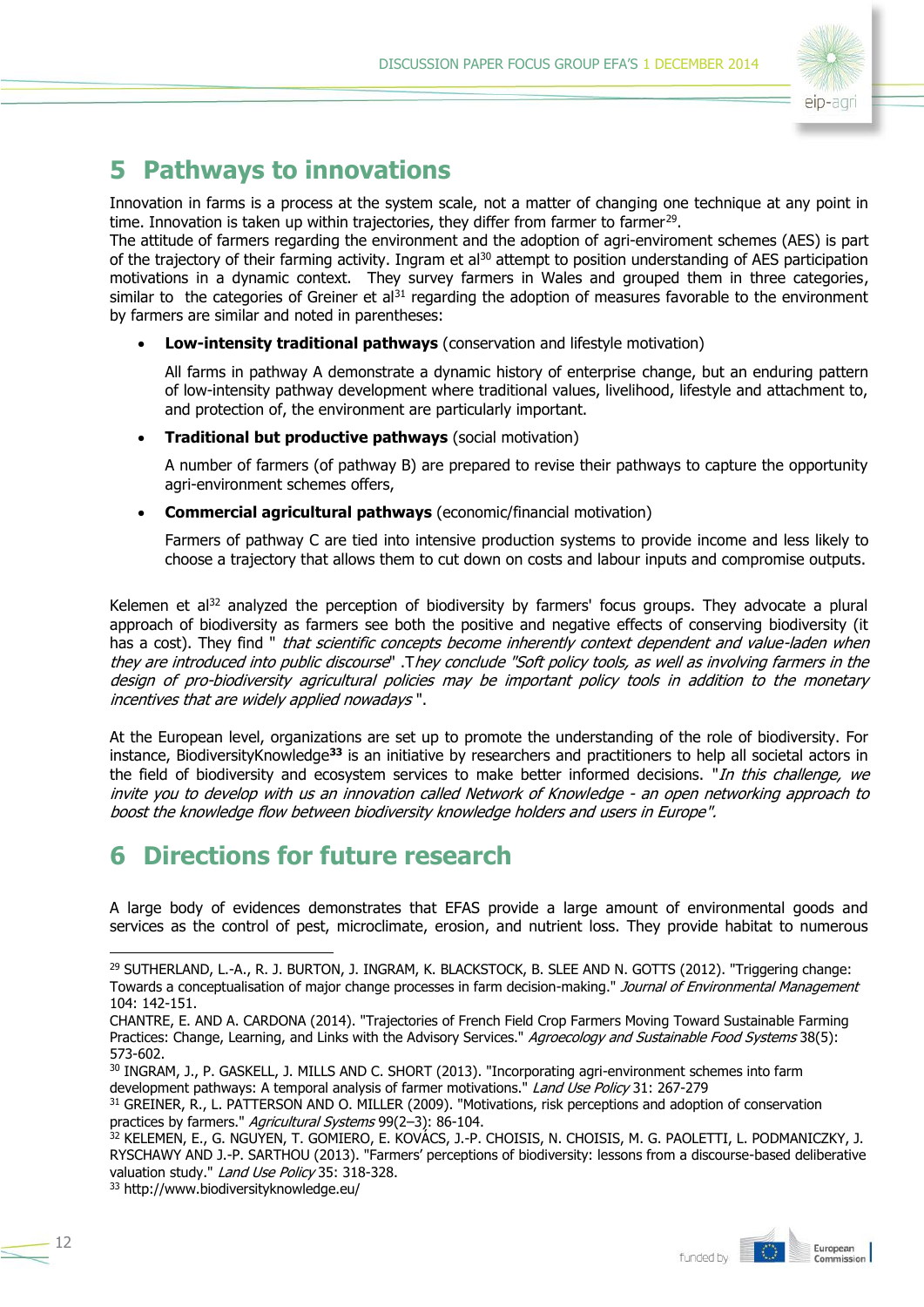

beneficial arthropods. If the benefice of EFAs for the society are clear, the **effect on production have been poorly investigated**, except in the case of windbreaks. Probably because public money is used to develop them, the returns are investigated in terms of public goods. Biological processes are more complex that physical processes, so the impact of a flower strip on yield in the adjacent field is not straightforward to evaluate. **Landscape scale processes often dominate in biological processes** (dispersal, habitat supplementation and complementation) are important. Of course, the effects of *windbreaks* are also cumulative and build a boundary layer under which the wind speed is slowed. It is more efficient to set up of series of windbreakthan to use a single windbreak.

It is **dubious that an experimental approach would suffice to evaluate the impact of EFAs on yields**. Not only because of the complexity of the processes, but also because EFA management is most of the time associated with other cropping practices (reduce tillage, winter cover, crop diversification etc.). Furthermore, **plot scales experiments cannot be easily extrapolate to field or landscape scale**. The spatial heterogeneity increases as the extent of the area under consideration increases and this heterogeneity introduces non-linear response to driving variable such as the presence of EFAs. For instance, White and Arnold<sup>34</sup> model an extrapolation of water flow entering vegetation filter strip from plot to field. At the plot scale, the flow is uniform, at field scale, the micro topography concentrates the flow in some parts, and thus 50% of the flow entering the strip occurs on a small portion of the boundary.

**Participatory research** involving farmers and farmers' advisors, as in the focus group, could develop protocols to assess the effects of EFAs. This will be a long-term (several years) study to incorporate the ecological and meteorological fluctuations that high input farming is meant to control. EFAs as a single, isolated factor of production are certainly not an epistemological option to study their roles in the production system.

An operational objective of the research is to set up principles that will help farmers and advisors to make decisions on the maintenance, implementation, design and management of EFAs. Annex 5 presents a first set of variables to consider .

Actually many farmers conserve, implement, and manage EFAs. If subsidies foster implementation, many EFAs are maintain with no monetary incentive. Many farmers is not "all farmers", they are different and these differences in economic or social objectives drive their decisions. Economics is not the always the overriding factor . Even if the focus group is dedicated to production, we have to keep in mind that many factors are considered by farmers when they choose environmentally friendly techniques.

<sup>34</sup> WHITE, M. J. AND J. G. ARNOLD (2009). "Development of a simplistic vegetative filter strip model for sediment and nutrient retention at the field scale." Hydrological processes 23(11): 1602-1616.

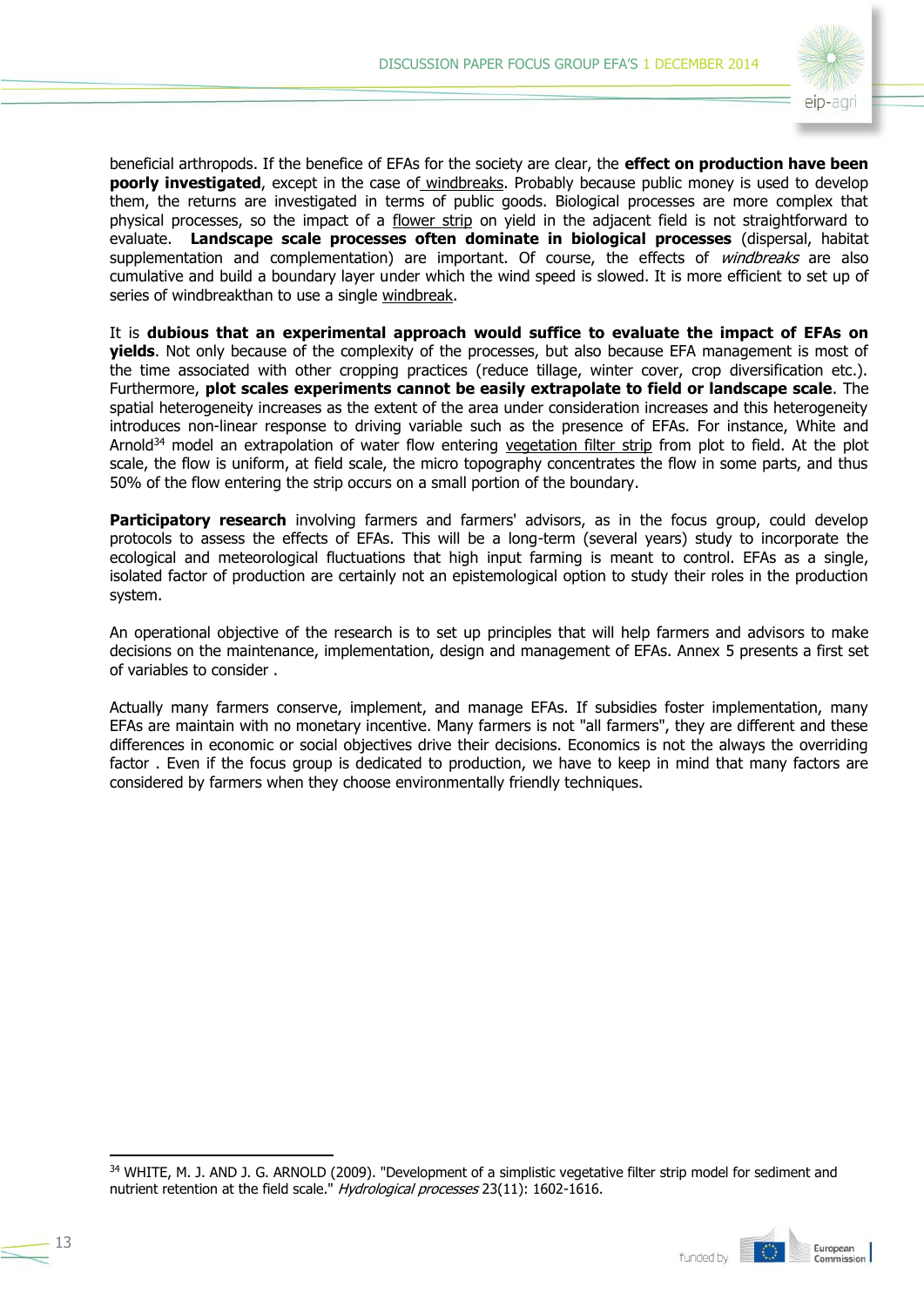

# **Annex 1: Scale dependence in landscape ecological processes**

Scale dependence is at the core of landscape ecology and landscape management. It means that responses to to changes or the the adding of EFAs will be non linear and may present threshold effects. Non linearities is what makes prediction of changes difficult.

Among the examples is the effect of successive windbreaks that produces a layer of calm air. For pest control, as none of the EFA can harbor all the beneficial species present in a landscape, redundancy of EFAs provide alternative habitats or alternative beneficial species.

Below, two examples of graphs that show scale dependence. The first is from an analysis of land use changes, the second a general patterns found in analysis.





14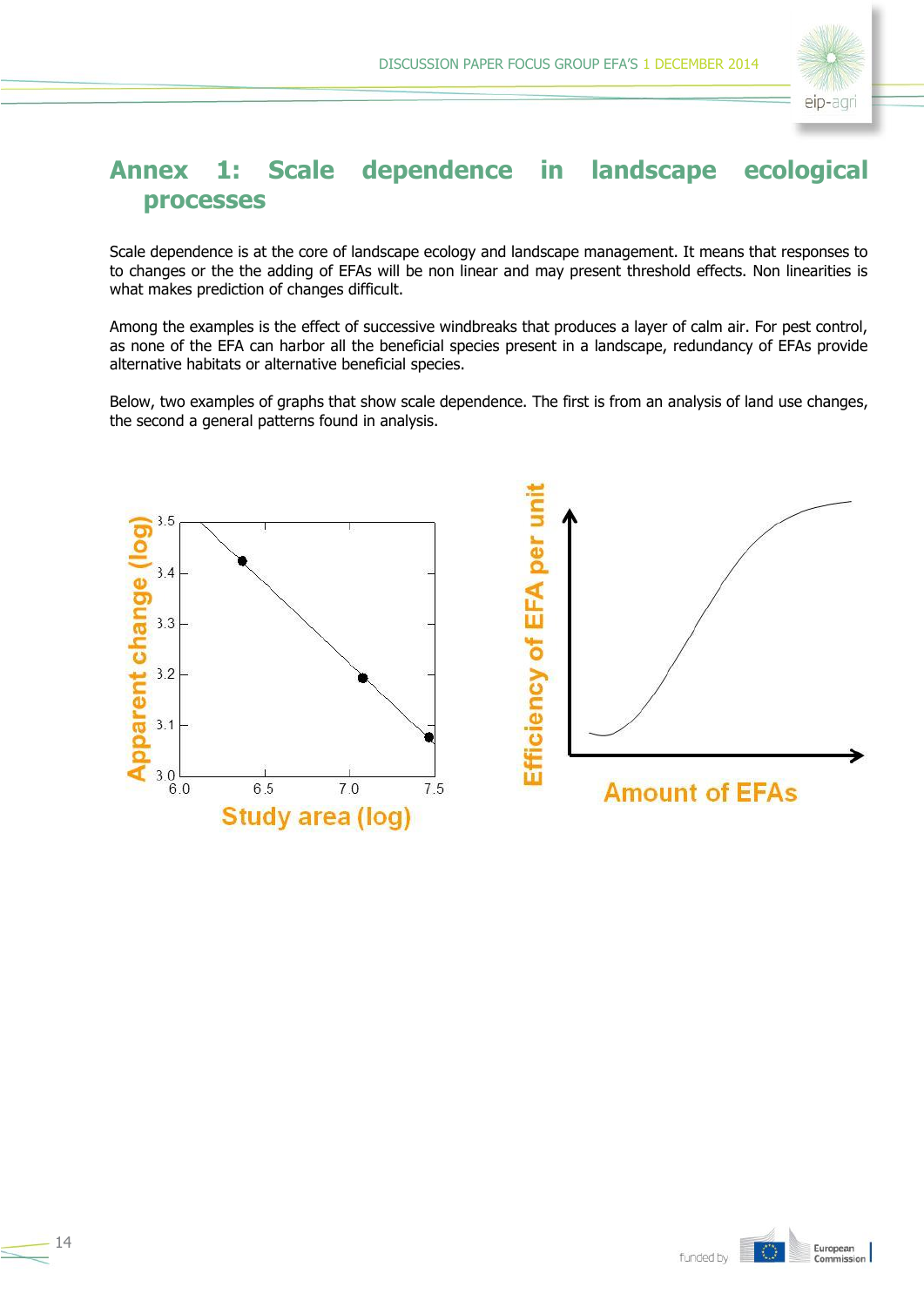

# **Annex 2: Structure and management of strips**

Hackett and Lawrence<sup>35</sup> give indications on the structure and management of strips to control runoff.

| <b>Specific benefit</b> | <b>Details</b>                                                                                                                                                                                         |  |  |
|-------------------------|--------------------------------------------------------------------------------------------------------------------------------------------------------------------------------------------------------|--|--|
| Pesticides              | Width of 10 m to 20 m for 70 to 80 % reduction                                                                                                                                                         |  |  |
|                         | efficiency depending                                                                                                                                                                                   |  |  |
|                         | on pesticide properties (water soluble pesticides                                                                                                                                                      |  |  |
|                         | require greater widths                                                                                                                                                                                 |  |  |
| Sediment                | Width of 5 m (coarse particles) or $10 - 20$ m (fine                                                                                                                                                   |  |  |
|                         | particles) required                                                                                                                                                                                    |  |  |
|                         | for 70 to 80% reduction efficiency9                                                                                                                                                                    |  |  |
| Phosphorus              | Width of 10 m (particulate phosphorus) to 15 m                                                                                                                                                         |  |  |
|                         | (dissolved) required                                                                                                                                                                                   |  |  |
|                         | for 70 to 80 % reduction efficiency9                                                                                                                                                                   |  |  |
| Nitrogen                | Width of 10 m required for 70 to 80 % reduction                                                                                                                                                        |  |  |
|                         | efficiency. Waterlogged areas                                                                                                                                                                          |  |  |
|                         | can improve nitrogen cycle functioning                                                                                                                                                                 |  |  |
| <b>Ideal management</b> |                                                                                                                                                                                                        |  |  |
| Location                | Lower continuous width is required and improved<br>performance is achieved if field margin buffers<br>are located throughout the landscape to prevent<br>concentration and channelling of runoff flows |  |  |
| Vegetation              | Grass vegetation most favourable in majority of<br>cases with dense compact growth and good root<br>growth favoured (pesticides, sediment, and<br>phosphorus                                           |  |  |
| Maintenance             | Frequent mowing is beneficial for buffering of<br>pesticides, sediment, and phosphorus                                                                                                                 |  |  |
| Restrict vehicles       | Restriction of vehicle traffic required in all cases<br>to reduce channelling of runoff and bypass of<br>pollutants                                                                                    |  |  |

<sup>&</sup>lt;sup>35</sup> HACKETT, M. AND A. LAWRENCE (2014). *Multifunctional Role of Field Margins in Arable Farming*, Report for European Crop Protection Association by Cambridge Environmental Assessments – ADAS UK Ltd.

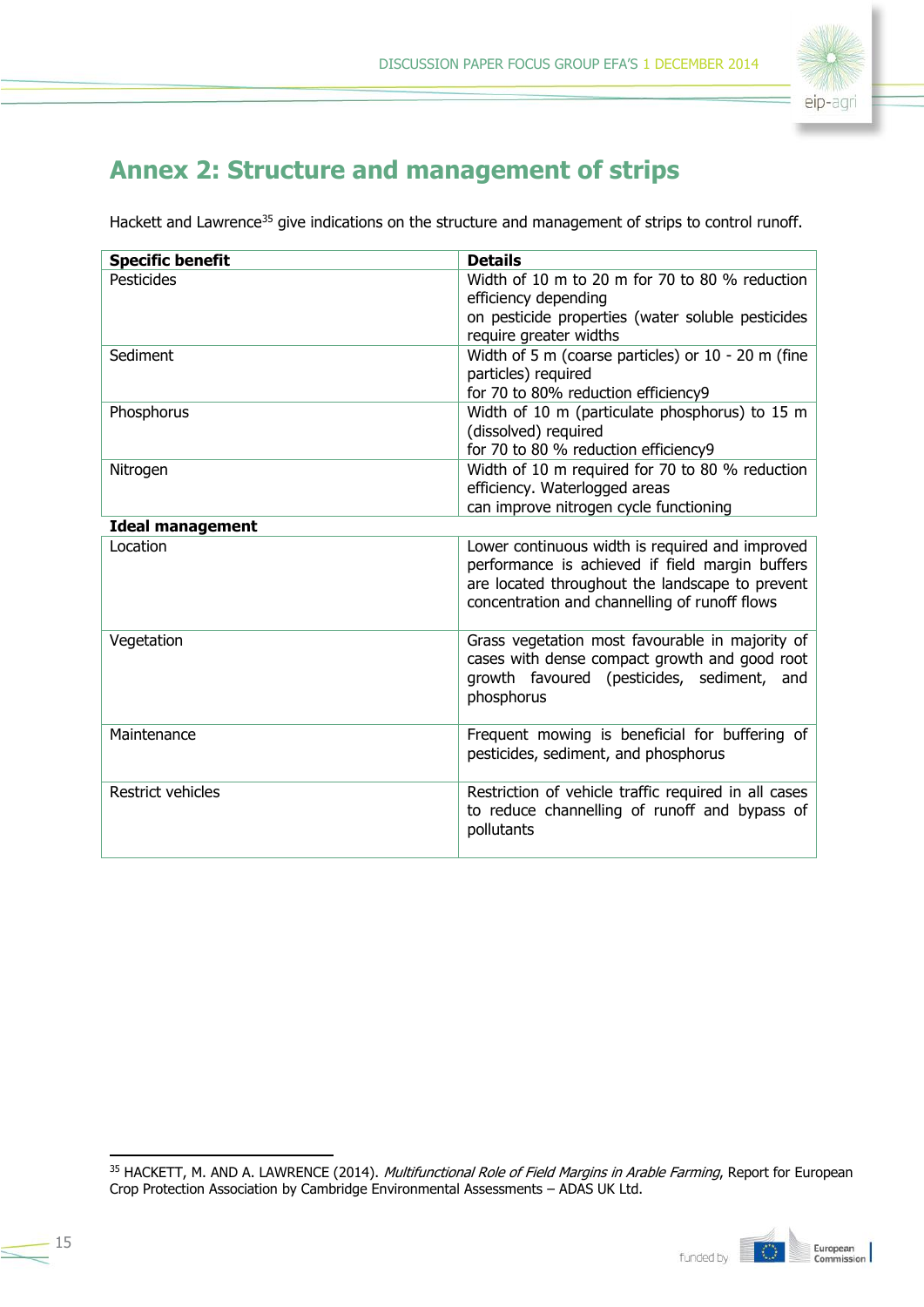

# **Annex 3: Cost of seeds**

#### **Buffer Strip & Beetle Bank**

Managed as low intensity grassland and can be used to create new habitats. Cocksfoot is included as a clump forming specie creating areas for birds and other mammals to nestle down for cover and nesting purposes

Pack size 20kg. Sow minimum 20kg per hectare 20% Timothy (*Phleum pratense*) 10% Hard fescue (Festuca rubra ssp) 10% Cocksfoot (Dactylis glomerata) 35% Creeping red fescue (Festuca rubra) 25% Tall fescue (Festuca arundinacea)

1 x 20kg - £70.00

#### **Floristically Enhanced Buffer Strip**

Managed as low intensity grassland, similar to ELS2, but includes several wild flowers as advised by Natural England. Would be cut August/Sept to allow wild flowers to disperse seed back into the sward. May require cutting in March/April.

Pack size 20kg. Sow minimum 20kg per hectare 40% Strong creeping red fescue (Festuca Rubra) 20% Hard fescue 10% Smooth stalked meadow grass 25% Chewing's fescue 1% Birdsfoot trefoil 0.25% Selfheal 0.5% Ox-Eye daisy 2% Yarrow 0.5% Common knapweed 0.25% Wild carrot 0.5% Wild red clover

1 x 20kg - £134.00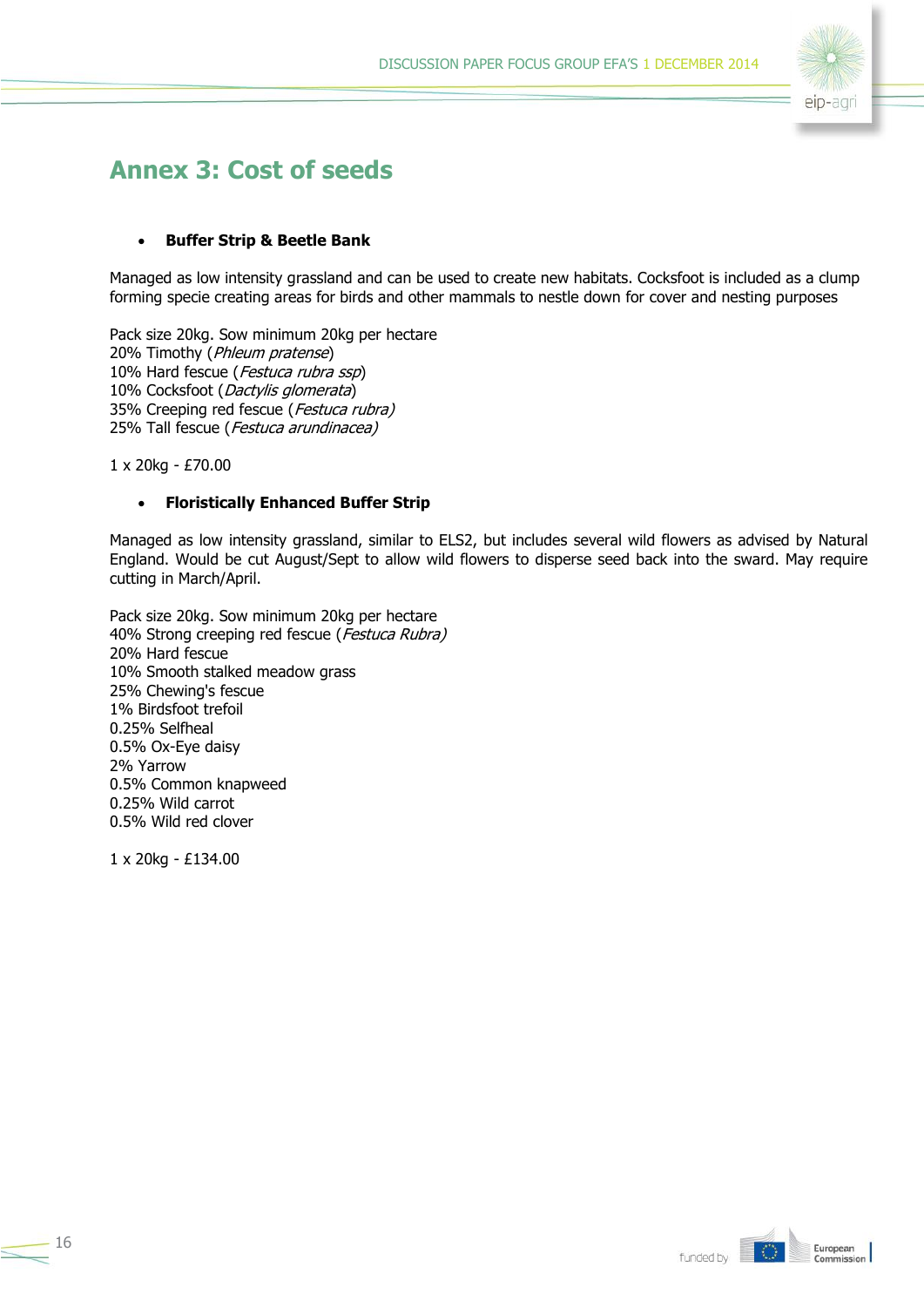

# **Annex 4: EFAs structure in relation to different functions**

Marshall<sup>36</sup> provides a table of EFAs structure for different functions:

| <b>Objective</b>                                                                       | <b>Prescription</b>                                                                                                                                   | <b>Comments</b>                                                                                                    |
|----------------------------------------------------------------------------------------|-------------------------------------------------------------------------------------------------------------------------------------------------------|--------------------------------------------------------------------------------------------------------------------|
| To conserve rare cornfield<br>flowers                                                  | 1. Conservation headlands,<br>preferably without fertiliser.<br>2. Uncropped wildlife strips                                                          | Check that species are<br>present. If so, grass and<br>flower margins are not<br>suitable                          |
| To enhance the plant species<br>diversity of the hedge bottom<br>or field margin       | 1. Grass and wild flower<br>margins<br>2. Grass margins; over time,<br>species diversity of the hedge<br>bottom may increase                          | Rates of species<br>enhancement affected by<br>fertility and opportunity for<br>colonisation                       |
| To provide over-wintering<br>habitat for predatory beetles<br>and spiders              | 1. Grass margins<br>2. Beetle banks                                                                                                                   | Tussocky grass is important                                                                                        |
| To provide pollen and nectar<br>sources for hoverflies,<br>butterflies and pollinators | 1. Grass and wild flower<br>margins<br>2. Conservation headlands, if<br>suitable species are present<br>3. Sown wildlife mixtures<br>(nectar sources) |                                                                                                                    |
| To provide seeds for birds                                                             | 1. Grass and wild flower<br>margins<br>2. Conservation headlands<br>3. Uncropped wildlife strips<br>4. Sown wildlife mixtures<br>(seed sources)       |                                                                                                                    |
| To provide insects as chick<br>food for partridges                                     | 1. Conservation headlands                                                                                                                             | Sawfly and other larvae<br>associated with broad-leaved<br>weeds are essential                                     |
| provide<br>for<br>To<br>cover<br>groundnesting<br>birds, including grey<br>partridge   | 1. Grass margins<br>2. Beetle banks                                                                                                                   | Tussocky grass is essential,<br>providing cover and<br>camouflage from predators.<br>Skylark need short vegetation |
| To provide small mammal<br>feeding habitat                                             | 1. Grass and wild flower<br>margins<br>2. Beetle banks                                                                                                | Encouraging small mammals<br>can enhance predator<br>populations, including owls                                   |
| To buffer the movement of<br>fertiliser, soil and pesticides<br>to surface water       | 1. Grass margins                                                                                                                                      |                                                                                                                    |
| To reduce the ingress of<br>hedgerow weeds, such as<br>brome and cleavers              | 1. Grass margins, with or<br>without flowers                                                                                                          |                                                                                                                    |

<sup>&</sup>lt;sup>36</sup> Marshal, E J P, I Guidelines for the siting, establishment and management of arable field margins, beetle banks, Cereal conservation headlands and wildlife seed mixtures, Defra UK Project BD0412